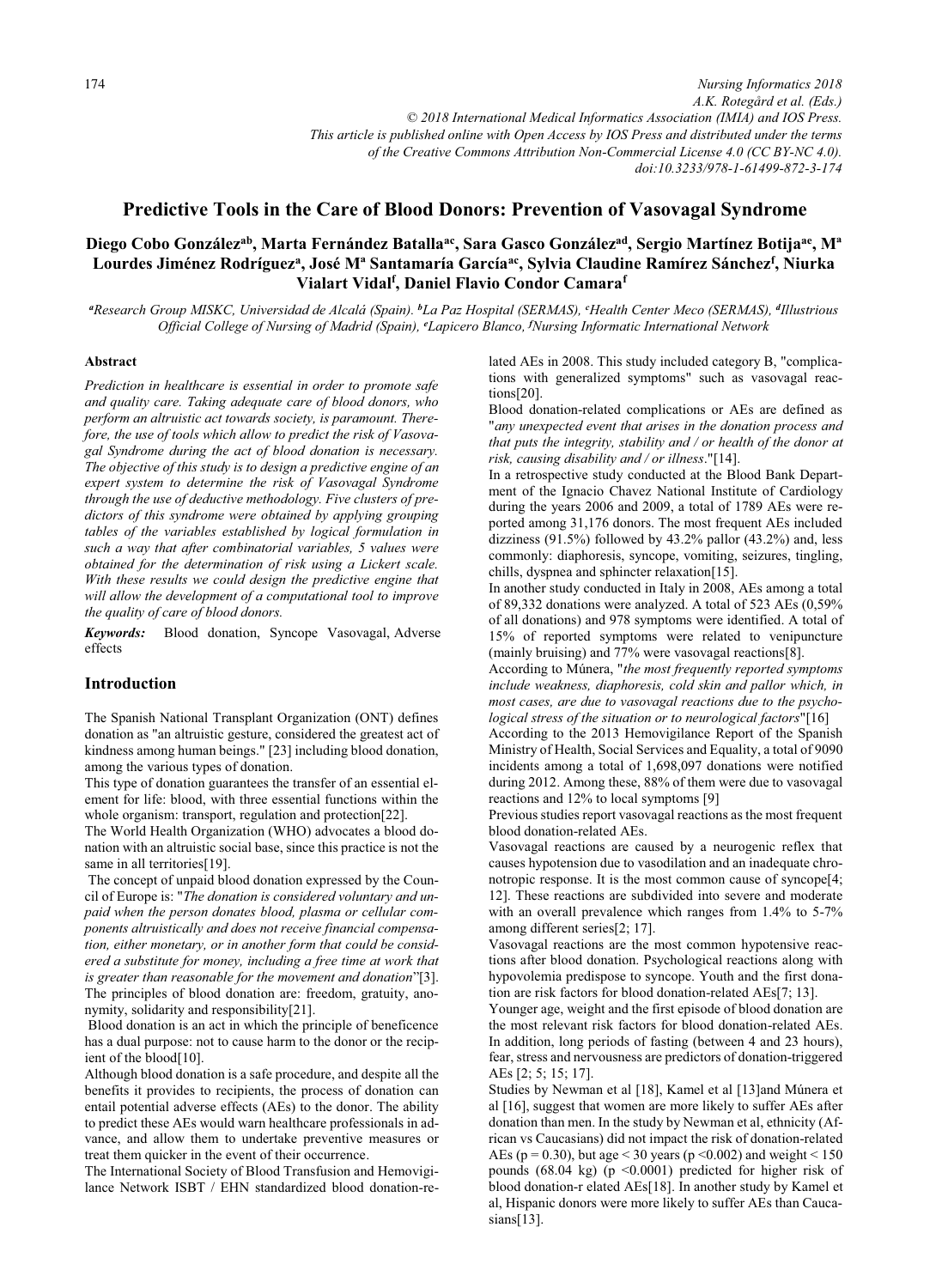The occurrence of adverse reactions during blood donation can lead to a negative psychological effect on potential donors. Most of whom could rely on the experience of others as an argument to refuse to donate blood[16].

Blood donation produces a series of rapidly reverted changes in the donor. These changes do not generally lead to significant changes on circulating blood volume due to the rapid start-up of the regulatory mechanisms that adequately maintain the hemodynamic equilibrium. These changes include: decrease in blood pressure, cardiac output and oxygen transport; increase in heart rate and body temperature by approximately 2ºC.

Replenishment of plasma and platelets are the first to occur within the first 24-48 hours after donation. Red blood cell recovery may delay for around 3 weeks[1]. Other variables such as temperature and cardiac output are normalized after 48 hours[11].

In addition to the described AEs, another complication that may be observed in blood donors is iron deficiency, which may manifest within 45-60 days from donation, and may lead to donation-related iron deficiency anemia[6].

The blood donation services have the responsibility of developing strategies to prevent and rapidly detect the presence of AEs in donors who come to their facilities.

Temporary or permanent rejection criteria may apply when evaluating potential donors as established by the Royal Decree 1088/2005 of September 16.

According to the aforementioned Royal Decree, the total extracted blood volume in each donation is 500 ml. Of these, 450 ml are destined to donation and 50 ml to perform infectious assessments, and hematimetry tests among others, marking the average time of the donation be 20-30 minutes.

The aims of this study include:

To validate the previously described variables in the appearance of the Vasovagal Syndrome in blood donation.

To design a predictive model to determine the risk of suffering a Vasovagal Syndrome in the act of blood donation.

## **Methods**

This study was conducted at the University of Alcalá (Spain) from January 2016 to January 2017 within the MISKC research group (Management About Information and Standard Knowledge of Care)

In the first phase of the study, a bibliographical search was carried out in PubMed, Scopus and Web of Science databases, using the terms MeSH Blood donation, adverse effects and Syncope vasovagal, and the term AND. Included articles were limited to those published after the year 2000. Articles published prior to 2000 could be included if considered of significant relevance. All selected articles included the search terms within their title or abstract.

 In order to evaluate the study objectives, a logical formulation through bi-value logic was developed. Risk factors of donationrelated vasovagal syndrome described in the included articles were selected as variables for this assay. A total of 12 risk variables were identified, and used to develop logical reasoning techniques for risk assessment to design deductive matrices, within the scope of deductive research.

## **Results**

First, selected variables were defined that affect the risk of suffering a Vasovagal Syndrome in blood donation and that will allow creating the expert system designed to predict the risk of suffering vasovagal syndrome in this group. These variables were:

SEX (a): Female / Male. Woman have the greatest potential risk to suffer a vasovagal reaction.

AGE (b): Donors under the age of 30 are the most likely to suffer vasovagal reactions. Ages under 18 or over 65 exclude from blood donation.

RACE (c): Hispanic race is associated with greater risk of suffering a vasovagal reaction compared to Caucasian or black.

WEIGHT (d): Donors whose weight is less than 68 Kg are more prone to this type of reactions. Weight less than 50 Kg excludes from blood donation.

SYSTOLIC ARTERIAL PRESSURE (e): Systolic arterial pressures below 100 mmHg may predispose to vasovagal reaction.

DIASTOLIC ARTERIAL PRESSURE (f): Diastolic arterial pressures below 60 mmHg may predispose to vasovagal reaction.

CAPILLARY HEMOGLOBIN (g): Hemoglobin below 13 gr / dl in women and 14 gr / dl. in men is a risk in the appearance of a vasovagal reaction.

FIRST DONATION (h): The first donation may increase the possibility of suffering a vasovagal reaction.

FASTING TIME (i): Fasting periods greater than 5 hours predispose to the appearance of vasovagal reaction.

ANXIETY (j): High levels of anxiety are favorable for the appearance of vasovagal reactions.

ENVIRONMENTAL TEMPERATURE (k): Environmental temperature during donation of more than 27 º C increases the possibility of suffering a vasovagal reaction.

Subsequently, the variables were related to group them according to the relationships between them obtaining a total of 5 sets of variables. These are:

VARIABLES RELATED TO GENETICS. (G)

Sex (a) Race (c). VARIABLES RELATED TO HUMAN BIOLOGY. (B) Systolic blood pressure (e). Diastolic blood pressure (f). Capillary hemoglobin (g). VARIABLES RELATED TO TEMPORALITY. (T) Age (b). Weight (d). VARIABLES RELATED TO THE CONTEXT. (C) First donation (h). Fasting time (i). Ambient temperature (k). VARIABLES RELATED TO PSYCHOLOGY (j) Anxiety (j).

These variables may or may not be present at the time of blood donation. In the event that the variable negatively affects the process, that is to say that it can produce vasovagal reactions, it will be scroed by a 1 and in case it is not 0. The relationship is detailed in figure 1.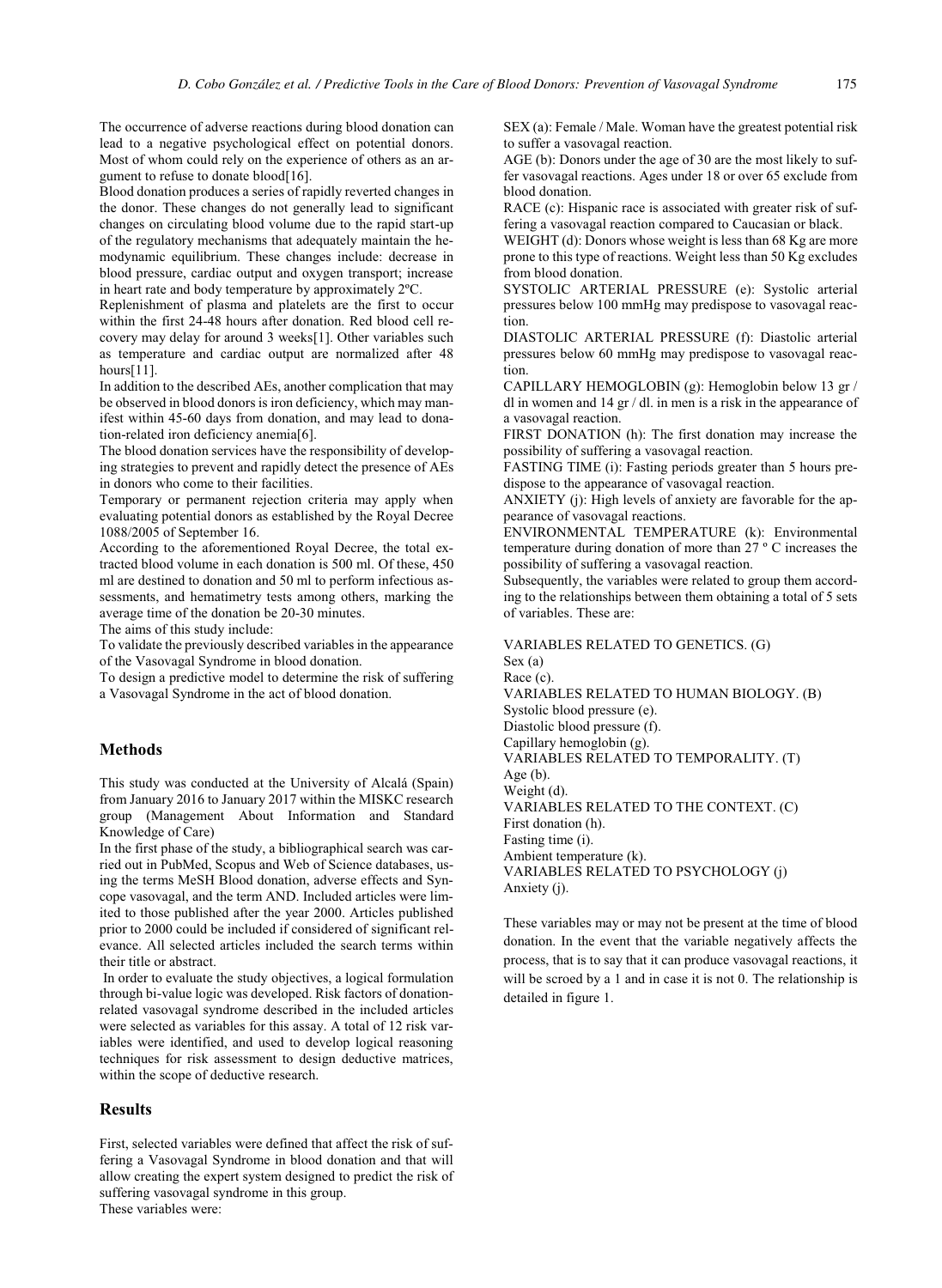| Variable                                 |                 | Vasovagal reaction | →Vasovagal reaction |  |  |
|------------------------------------------|-----------------|--------------------|---------------------|--|--|
|                                          |                 |                    |                     |  |  |
| Gender                                   | Men             | 0                  | $\mathbf{1}$        |  |  |
|                                          | Woman           | $\mathbf{1}$       | $\Omega$            |  |  |
| Age                                      | > 30 years      | 0                  | 1                   |  |  |
|                                          | < 30 years      | $\mathbf{1}$       | $\Omega$            |  |  |
|                                          | Hispanic        | $\mathbf{1}$       | 0                   |  |  |
| Race                                     | Caucasian       | 0                  | 1                   |  |  |
|                                          | Black           | 0                  | $\mathbf{1}$        |  |  |
| Weight                                   | $>68$ Kg        | $\mathbf{1}$       | $\Omega$            |  |  |
|                                          | $< 68$ Kg       | 0                  | $\mathbf{1}$        |  |  |
| Systolic Arterial<br>Pressure            | $>100$ mmHg     | 0                  | $\mathbf{1}$        |  |  |
|                                          | $< 100$ mmHg    | $\mathbf{1}$       | $\Omega$            |  |  |
| <b>Diastolic</b><br>Arterial<br>Pressure | $>60$ mmHg      | 0                  | $\mathbf{1}$        |  |  |
|                                          | $< 60$ mmHg     | $\mathbf{1}$       | $\Omega$            |  |  |
| Capillary<br>Hemoglobin                  | Right           | 1                  | 0                   |  |  |
|                                          | Wrong           | $\Omega$           | $\overline{1}$      |  |  |
| First donation                           | yes             | $\mathbf{1}$       | $\Omega$            |  |  |
|                                          | no              | 0                  | $\overline{1}$      |  |  |
| <b>Fasting Time</b>                      | > 5 hours       | 0                  | 1                   |  |  |
|                                          | <5 hours        | $\mathbf{1}$       | 0                   |  |  |
| Anxiety                                  | yes             | $\mathbf{1}$       | $\Omega$            |  |  |
|                                          | no              | 0                  | $\mathbf{1}$        |  |  |
| Environmental                            | $>27^{\circ}$ C | 0                  | $\mathbf{1}$        |  |  |
| temperature                              | < 27º C         | $\mathbf{1}$       | 0                   |  |  |
|                                          |                 |                    |                     |  |  |

*Figure 1– Variables relationship* 

Subsequently, a total of 5 deductive matrices including the established variables, and a logical formulation corresponding to each of these results were developed. The genetic variable is taken as an example. (figure 2)

|                                        |  |                                                                    |                | <b>GENETICS (G)</b>              |           |                                   |             |  |
|----------------------------------------|--|--------------------------------------------------------------------|----------------|----------------------------------|-----------|-----------------------------------|-------------|--|
|                                        |  |                                                                    | gender (a)     |                                  | race (c)  |                                   |             |  |
|                                        |  |                                                                    |                |                                  |           |                                   |             |  |
|                                        |  | $a=1$                                                              | $a=0$          |                                  |           | women                             | men         |  |
| $c=1$                                  |  | 2                                                                  |                |                                  | hispanic  | high risk                         | medium risk |  |
| $c=0$                                  |  | ٠                                                                  |                |                                  |           | not hispanic medium risk low risk |             |  |
|                                        |  | Mathematical formulation                                           |                |                                  |           |                                   |             |  |
| $a \wedge c \rightarrow g(2)$          |  |                                                                    |                | Numerical value<br>Nominal value |           |                                   |             |  |
| $a \land \neg c \rightarrow g(1)$      |  |                                                                    |                |                                  |           |                                   |             |  |
| $\neg a \land c \rightarrow g(1)$      |  |                                                                    | $\overline{2}$ |                                  | high risk |                                   |             |  |
| $\neg a \land \neg c \rightarrow g(0)$ |  |                                                                    | $\overline{1}$ | medium risk                      |           |                                   |             |  |
|                                        |  | Legend: not $(\neg)$ , and $(\wedge)$ , it implies $(\rightarrow)$ |                |                                  | $\Omega$  |                                   | low risk    |  |

*Figure 2– Genetic variable example* 

After this step, a combinatorial table (figure 3) with variables in which a total of 12 values were obtained to determine the risk. These values were grouped in pairs to obtain a Lickert type scale of risk measurement as shown below.

|      |                     |                |                 |      |      |                    |      | nn.  |      |      |      |      |                                                                                                   |
|------|---------------------|----------------|-----------------|------|------|--------------------|------|------|------|------|------|------|---------------------------------------------------------------------------------------------------|
|      |                     | C(3)           |                 |      | C(2) |                    |      | C(1) |      |      | ClO  |      |                                                                                                   |
|      |                     | G(2)           | G(1)            | G(O) | G(2) | $\frac{1}{2}$ G(1) | G(0) | 6(2) | G(1) | G(0) | G(2) | G(1) | G(O)                                                                                              |
| B(3) |                     | 11             | 10 <sup>1</sup> |      | 10   |                    |      |      |      |      |      |      |                                                                                                   |
|      | $rac{T(2)}{T(1)}$   | 10             |                 |      |      |                    |      |      |      |      |      |      |                                                                                                   |
|      | T(O)                | ä              |                 |      |      |                    |      |      |      |      |      |      |                                                                                                   |
| B(2) | T(2)                | 10             |                 |      |      |                    |      |      |      |      |      |      |                                                                                                   |
|      | $\frac{1}{1}$       |                |                 |      |      |                    |      |      |      |      |      |      |                                                                                                   |
|      | T(O)                |                |                 |      |      |                    |      |      |      |      |      |      |                                                                                                   |
|      |                     |                |                 |      |      |                    |      |      |      |      |      |      |                                                                                                   |
| B(1) | $rac{7(2)}{7(1)}$   |                |                 | ×    |      |                    |      |      |      |      |      |      |                                                                                                   |
|      | T(O)                |                |                 |      |      |                    |      |      |      |      |      |      |                                                                                                   |
| B(0) | T(2)                |                |                 | ł    |      |                    |      |      |      |      |      |      |                                                                                                   |
|      | T(1)                |                |                 |      |      |                    |      |      |      |      |      |      |                                                                                                   |
|      | T(0)                | $\overline{6}$ |                 | ä    | N    |                    |      |      |      |      |      |      | zi                                                                                                |
|      |                     |                |                 |      |      |                    |      | j00  |      |      |      |      |                                                                                                   |
|      |                     | C(3)           |                 |      | C(2) |                    |      | C(1) |      |      | ClO  |      |                                                                                                   |
|      |                     | G(2)           | G(1)            | GIO  | G(2) | Isn                | G(O) | 6(2) | G(1) | G(O) | G(2) | Q(1) | G(O)                                                                                              |
| 8(3) | T(2)                | 10             |                 |      |      |                    |      |      | ×    |      |      |      |                                                                                                   |
|      | T(1)                |                |                 |      |      |                    |      |      |      |      |      |      |                                                                                                   |
|      | $\frac{T(0)}{T(2)}$ |                |                 |      |      |                    |      |      |      |      |      |      |                                                                                                   |
| B(2) |                     |                |                 |      |      |                    |      |      |      |      |      |      |                                                                                                   |
|      |                     |                |                 |      |      |                    |      |      |      |      |      |      |                                                                                                   |
|      | $\frac{T(1)}{T(0)}$ |                |                 |      |      |                    |      |      |      |      |      |      | $\frac{1}{2}$ $\frac{1}{2}$ $\frac{1}{2}$ $\frac{1}{2}$ $\frac{1}{2}$ $\frac{1}{2}$ $\frac{1}{2}$ |
| 6(1) | 1(2)                |                |                 |      |      |                    |      |      |      |      |      |      |                                                                                                   |
|      | 7(1)                |                |                 |      |      |                    |      |      |      |      |      |      |                                                                                                   |

| Numerical value | Nominal value    |
|-----------------|------------------|
|                 |                  |
| 0               | very low risk    |
| 1               | low risk         |
| $\mathcal{P}$   | medium risk      |
| 3               | medium-high risk |
| 4               | high risk        |
| 5               |                  |
|                 |                  |
|                 | very high risk   |

*Figure 3– Variables value* 

Finally, the formulation of the combination of all the variables was carried out. This shows in the example the formulation of the combination that produces more and less risk in blood donation. In this way obtaining a result of 5 implies a greater risk of suffering a vasovagal syndrome in the act of blood donation. (figure 4)

| <b>Mathematical formulation</b>                                      |  |
|----------------------------------------------------------------------|--|
| $j(1)\wedge c(3)\wedge g(2)\wedge b(3)\wedge t(2) \rightarrow 5$     |  |
| $j(0) \wedge c(0) \wedge g(0) \wedge b(0) \wedge t(0) \rightarrow 0$ |  |
| Legend: and ( $\Lambda$ ), it implies ( $\rightarrow$ )              |  |

*Figure 4– logical formulations* 

#### **Discussion**

To date, published studies evaluating the risk of blood-donation related vasovagal syndrome include analytical and descriptive studies of potential risk factors, but there is no study which uses deductive research in this field.

Current evidence suggests there are only protective actions against a possible risk. Such is the case of the study by Fisher et al in which the relative risk of vasovagal syndrome could be reduced by providing different amounts of water to donors prior to donation. However, this study does not establish the different magnitude of risk of donors depending on their individual characteristics.

Other studies have designed applications aimed at registering adverse effects in blood donations, including vasovagal syndrome. This tool would be destined to the epidemiological evaluation of this problem, but not to its prediction and, therefore, to its prevention.

Currently, the results of this study are being evaluated by a group of transdisciplinary experts among nurses and mathematicians. After this validation, the program development will proceed according to the IEEE std requirements specification. 830- 1998 for its subsequent computational development.

This study has been the result of interest of the JUB SOLUTIONS company which has signed a collaboration agreement, financed for the creation of this tool in computer format.

### **Conclusions**

In the present study, we have managed to evaluate the variables affecting blood donors during the act of blood donation and created the inference engine for the future application, which allows this measurement and prevent the appearance of a syndrome vasovagal in the act of blood donation calculating the risk of its occurrence.

Similarly, it has been possible to establish a predictive model based on a Lickert-type scale on risk measurement.

Caring for donors and preventing the appearance of negative events during the process of blood donation, will create a cli-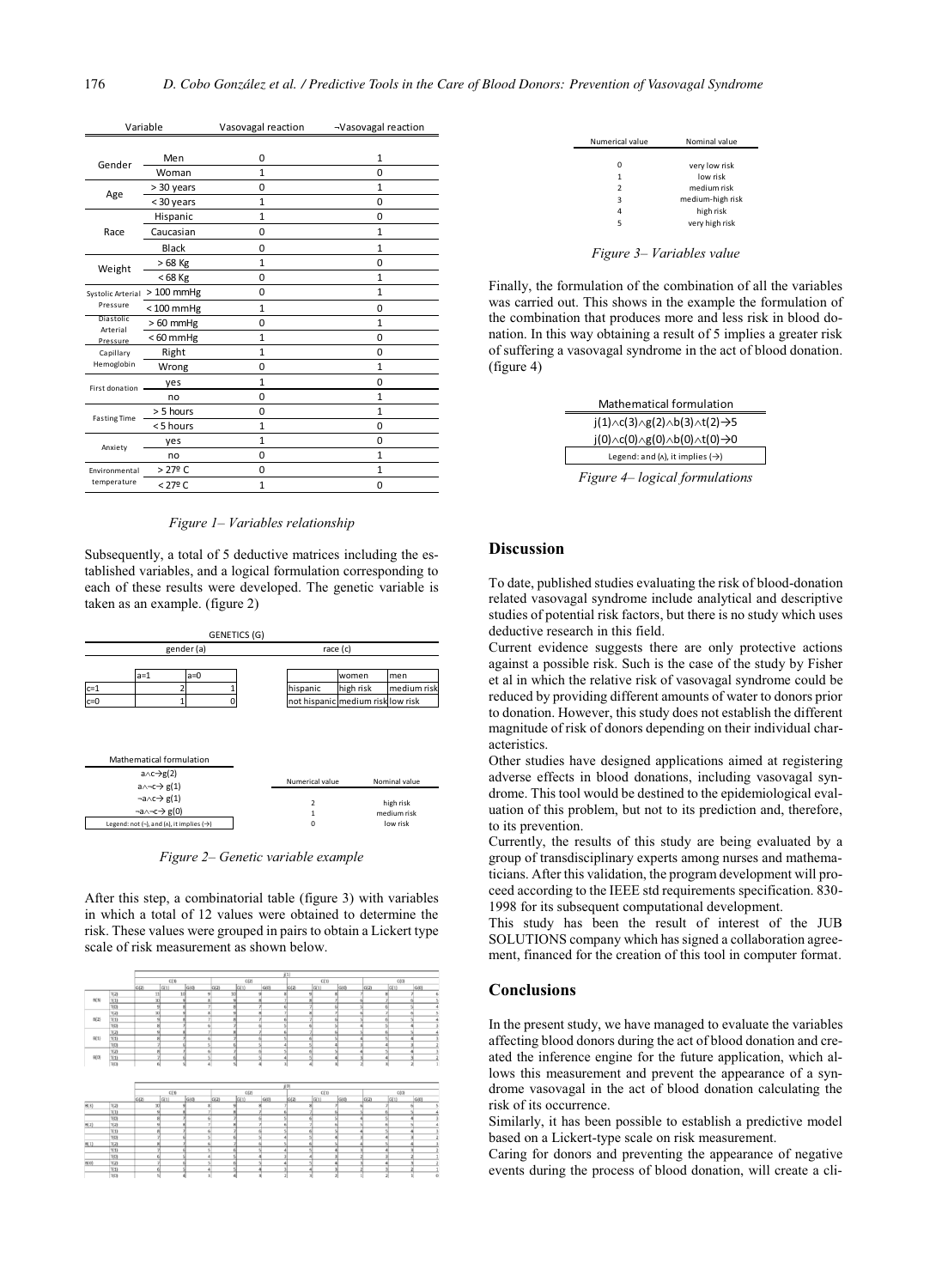Patients who need transfusions improving their care in this way. mate of safety for them by having blood donations repeated periodically, thus maintaining their reserves and benefiting the

## **Acknowledgements**

The acknowledgments of this work are directed to the JUB SOLUTIONS company for their financial support, to the MISKC research group for their conceptual support, to Dr. Guillermo Montalban for his support in the translation and to the Doctors José María Santamaría García, Mª Lourdes Jiménez Rodríguez and Jorge Luis Gómez González for his support in the preparation of the project.

## **References**

 *Medicina Transfusional. Valencia. EVES.* (2004), 131. [1] A.E. Ample I, La donacíon de sangre. In salud EVdedl. Administración de Sangre y Hemoderivados., *Copedio de*

 comprehensive review, *Blood Rev* **26** (2012), 33-42. [2] K. Amrein, A. Valentin, G. Lanzer, and C. Drexler, Adverse events and safety issues in blood donation--a

[3] S.E.d.T.S.y.T. Celular, Guía sobre la transfusión de componentes sanguíneos y derivados plasmáticos, (2005).

[4] B. Danic, H. Gouezec, E. Bigant, and T. Thomas, Incidents

 of blood donation], *Transfus Clin Biol* **12** (2005),153-159. [5] B. Danic and C. Lefort, Serious adverse effects of blood

collection], *Transfus Clin Biol* **17** (2010), 301-305.

 [6] C. Finch, Regulators of iron balance in humans, *Blood* **84** (1994), 1697-1702.

[7] S.A. Fisher, D. Allen, C. Doree, J. Naylor, E. Di Angelantonio, and D.J. Roberts, Interventions to reduce vasovagal reactions in blood donors: a systematic review and meta-analysis, *Transfus Med* **26** (2016), 15-33.

 [8] G. Garozzo, I. Crocco, B. Giussani, A. Martinucci, S. Monacelli, and V. Randi, Adverse reactions to blood donations: the READ project, *Blood Transfus* **8** (2010), 49-62.

 [9] U.d. Hemovigilancia, Hemovigilancia 2013. Madrid., (2013).

[10] B.H.A. Hernandez Diaz P, La ética y la ciencia en la donación de sangre voluntaria, *UNIV DIAG* (2000), 24-30.

 [11] V.J. Hill D, Effect of plasma donation and blood donation on aerobic and anaerobic responses in exhaustive, several intensity exercise, *Applied Physiology, Nutrition and Metabolism* **28** (2013), 551-557.

[12] C.T. JE., Síncope., *Biomédica* (2015), 66-85.

 [13] H. Kamel, P. Tomasulo, M. Bravo, T. Wiltbank, R.Cusick, R.C. James, and B. Custer, Delayed adverse reactions to blood donation, *Transfusion* **50** (2010), 556-565.

 [14] C.R.L. Luna Mendoza L, Oropeza Uribe Y., Diseño y validación de un instrumento para el registro de reacciones adversas a la donación de sangre y sus componentes., *Revista Mexicana de Enfermeria Cardiológica* **21** (2013), 50-56.

 [15] R.S.L. Luna Mendoza L, Cruz Rodriguez L., Incidencia de las reacciones adversas a la donación de sangre 2006 a 2009., *Enfermería Neurológica* **12** (2010), 76-80.

 [16] R.S. Muñera MI, Zapata CM., Reacciones adversas inmediatas a la donación: frecuencis y caracterización, Banco de Sangre de la Clínica Cardiovascular Santa María, Medellín, 1999, *Biomédica* (2001), 224-227.

 [17] B.H. Newman, Donor reactions and injuries from whole blood donation, *Transfus Med Rev* **11** (1997), 64-75.

 [18] B.H. Newman, S. Pichette, D. Pichette, and E. Dzaka, Adverse effects in blood donors after whole-blood donation: a study of 1000 blood donors interviewed 3 weeks after wholeblood donation, *Transfusion* **43** (2003), 598-603.

[19] W.H. Organization,

 <http://www.who.int/mediacentre/factsheets/fs279/es/>**.** (2017). *Transf* **4** (2011), 111-115. <http://www.donantesdesangre.net/menu.htm>**.** (2017). **Mosby/Doyma Libros, S.A.** (1996). <http://www.ont.es/home/Paginas/default.aspx>**.** (2017). [20] P.M. R., Hemovigilancia del donador, *Rev Mex Med* [21] F.N.d.D.d. Sangre, [22] R.G.S. Tortora GJ, Principios de Anatomía y Fisiología, [23] O.N.d. Trasplantes,

## **Address for correspondence**

Contact: Diego Cobo González. Research Group MISKC. University of Alcalá. Alcalá de Henares, Madrid (Spain). Email: diegocobomaster@gmail.com